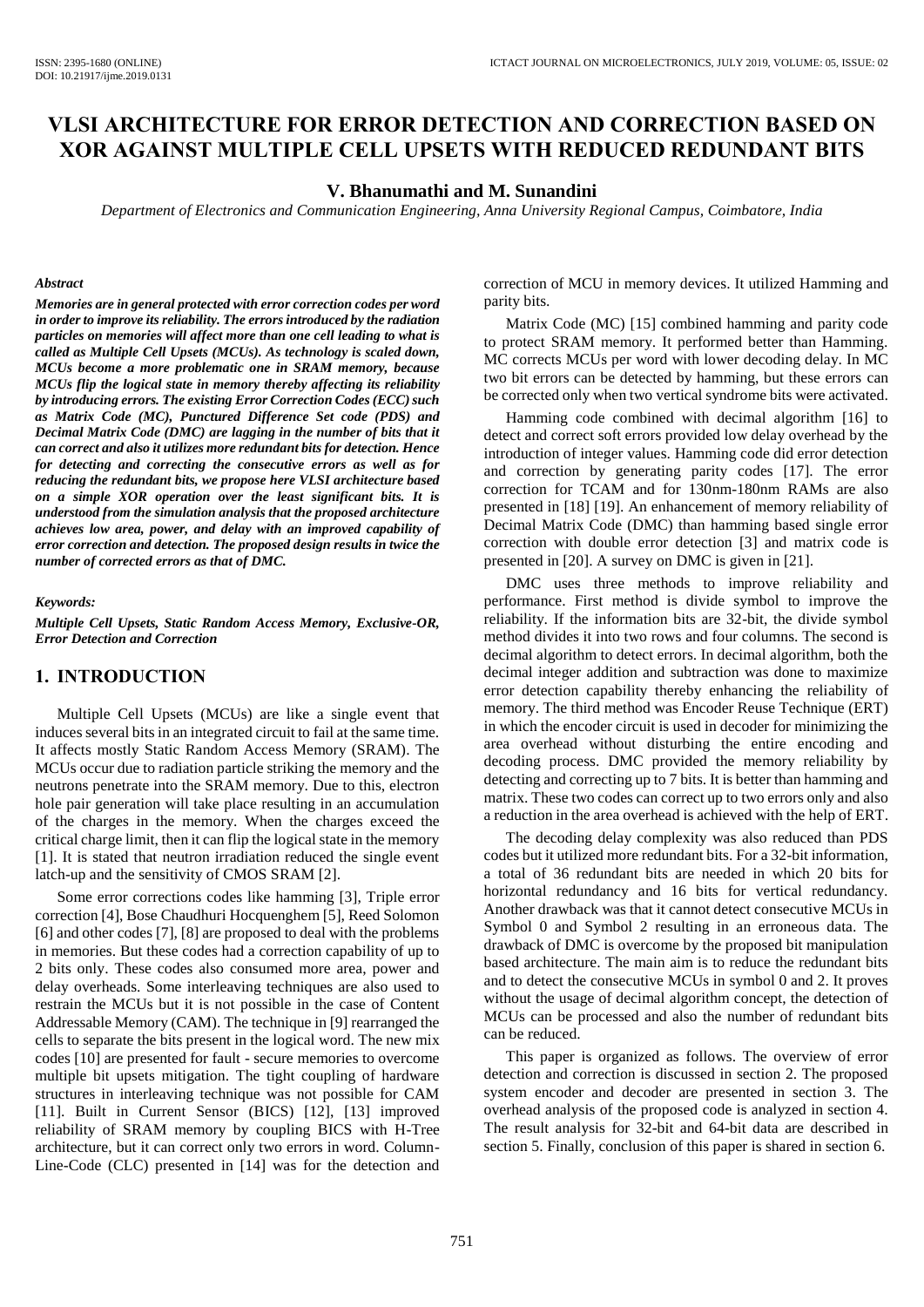## **2. OVERVIEW OF ERROR DETECTION AND CORRECTION**

The general idea of achieving error detection and correction is to add some redundancy to a message, by which receivers can use to check consistency of the delivered message, and to recover data determined to be corrupted. Error-detection and correction schemes can be either systematic or non-systematic. In a systematic scheme, the transmitter sends the original data, and attaches a fixed number of check bits (or parity data), which are derived from the data bits by some deterministic algorithm. If only error detection is required, a receiver can simply apply the same algorithm to the received data bits and compare its output with the received check bits; if the values do not match, then it is understood that there is an error in transmission. If the code is non-systematic one, then the original message is transformed into an encoded message that has at least as many bits as that of the original message.

Error detection is most commonly realized using a suitable hash function (or checksum algorithm). A hash function adds a fixed-length tag to a message, which enables receivers to verify the delivered message by re-computing the tag and comparing it with the one given. A code with minimum Hamming distance, '*d*' can detect upto (*d-*1) errors in a code word. Codes with minimum Hamming distance of  $d = 2$  can detect only single bit errors. The parity bit is an example of a single-error-detecting code. The next section describes the proposed VLSI architecture for consecutive error detection with minimum number of redundant bits.

### **3. PROPOSED ARCHITECTURAL DESIGN**

The main goal of the proposed system is to reduce redundant bits in DMC and to assure reliability in the presence of consecutive MCUs with reduced performance overheads. The encoder and decoder for 32-bit and 64-bit word are designed as an example.

### **3.1 THE SCHEMATIC OF FAULT TOLERANT MEMORY**

The proposed schematic of Fault tolerant memory is shown in Fig.1. The data bits of 32 and 64 are given as input to encoder part which does two main processes. One is the generation of parity bits based on bit manipulation method and another one is generation of vertical redundant bits by Exclusive-OR (XOR) operation. The outputs of the encoder are 12 parity bits, 16 vertical redundant bits and 32-bit data. The outputs of encoder are stored in two SRAM memories. One SRAM memory is for 32-bit information and another is for storing 28-bit redundant bits.



Fig.1. Proposed Schematic of Fault-Tolerant Memory

The stored information and redundant bits are given as input to the decoder and the parity bits and vertical redundant bits are calculated for MCU bits. Then the syndrome bits are calculated for vertical redundant bits. By comparing the parity and vertical redundant bits of the original and MCU data bits, the MCU bits are detected and corrected. The concept of parity bits, encoder and decoder of proposed system are detailed in the following sections.

### **3.2 ARCHITECTURAL DESIGN OF 64-BIT WORD ENCODER**

In the proposed, first, the *N*-bit word is divided into *k* symbols of m information bits and the *k* symbols are divided into  $k_1 \times k_2$ i.e.,  $k_1$  rows and  $k_2$  columns. For a 32-bit word, it is divided into two 16 bits. So there are 2 rows and 4 columns. Two 16 bits are arranged in two rows i.e., four symbols in each row resulting in a total of 8 symbols of 4 bits; hence it is arranged as  $2\times 4$ . When  $k =$  $4\times4$ ,  $m = 2$  are chosen and only 3 bit errors can be corrected.

The logical organization for 32-bit word is shown in the above Fig.2. The structure of 64-bit word has two rows of each 32-bit and 8 columns of 8 symbols. The bit manipulation method is shown in Fig.3 and it is applied for each symbol containing four bits. For each four bits, three parity bits are generated. Here, the method is applied for 16 bit data, so 12 parity bits will be generated.

|  | PH PH Pio Ps Pr Pr Ps Ps Ps P3 P2 P1                                                                                                                                                                                                                                                                                                                                                                                                                                                                                         |  |  |  |  |  |  |
|--|------------------------------------------------------------------------------------------------------------------------------------------------------------------------------------------------------------------------------------------------------------------------------------------------------------------------------------------------------------------------------------------------------------------------------------------------------------------------------------------------------------------------------|--|--|--|--|--|--|
|  | $D_{11}$ $D_{12}$ $D_{13}$ $D_{12}$ $D_{21}$ $D_{10}$ $D_{11}$ $D_{12}$ $D_{21}$ $D_{21}$ $D_{21}$ $D_{21}$ $D_{21}$ $D_{22}$ $D_{21}$ $D_{22}$                                                                                                                                                                                                                                                                                                                                                                              |  |  |  |  |  |  |
|  | $\widetilde{\mathbf{D}_{11}}\widetilde{\mathbf{D}_{21}}\widetilde{\mathbf{D}_{21}}\widetilde{\mathbf{D}_{22}}\widetilde{\mathbf{D}_{21}}\widetilde{\mathbf{D}_{22}}\widetilde{\mathbf{D}_{21}}\widetilde{\mathbf{D}_{21}}\widetilde{\mathbf{D}_{22}}\widetilde{\mathbf{D}_{21}}\widetilde{\mathbf{D}_{22}}\widetilde{\mathbf{D}_{21}}\widetilde{\mathbf{D}_{22}}\widetilde{\mathbf{D}_{11}}\widetilde{\mathbf{D}_{12}}\widetilde{\mathbf{D}_{12}}\widetilde{\mathbf{D}_{12$                                                  |  |  |  |  |  |  |
|  | $\mathbf{V}_{\mathrm{H}} \begin{bmatrix} \mathbf{V}_{\mathrm{H}} \end{bmatrix} \mathbf{V}_{\mathrm{H}} \begin{bmatrix} \mathbf{V}_{\mathrm{H}} \end{bmatrix} \mathbf{V}_{\mathrm{H}} \begin{bmatrix} \mathbf{V}_{\mathrm{e}} \end{bmatrix} \mathbf{V}_{\mathrm{e}} \begin{bmatrix} \mathbf{V}_{\mathrm{e}} \end{bmatrix} \mathbf{V}_{\mathrm{e}} \begin{bmatrix} \mathbf{V}_{\mathrm{e}} \end{bmatrix} \mathbf{V}_{\mathrm{e}} \begin{bmatrix} \mathbf{V}_{\mathrm{e}} \end{bmatrix} \mathbf{V}_{\mathrm{I}} \begin{bmatrix$ |  |  |  |  |  |  |

Fig.2. Logical organization of 32-bit word ( $k = 2 \times 4$ ,  $m = 4$ )



Fig.3. Bit manipulation based Parity bit generation

The parity are generated using XOR operation of data bits. For generating 3 parity bits of each symbol three XOR gates are needed. In Fig.2,  $P_1$ ,  $P_2$  and  $P_3$  are the parity bits for the data bits  $D_0$  to  $D_3$ . The Parity bit  $P_1$  is generated by performing XOR operation for the data bits  $D_0 D_3 D_1$ . Likewise the parity bits  $P_2$ and  $P_3$  will be generated based on the Eq.(1) to Eq.(3).

$$
P_1 = D_0 \bigoplus D_3 \bigoplus D_1 \tag{1}
$$

 $P_2 = D_0 \bigoplus D_3 \bigoplus D_2$  (2)

$$
P_3 = D_1 \oplus D_3 \oplus D_2 \tag{3}
$$

It is same for other three symbols, so for each symbol three parity bits are generated. Totally 12 parity bits are generated. The concept of parity bit generation is same for 64-bit word but the total parity bit is varied from 12 to 24. The vertical redundant bits are calculated by using first and second row data bits. It is calculated by XOR function as in Eq.(4) and Eq.(5).

$$
V_0 = D_0 \bigoplus D_{16},\tag{4}
$$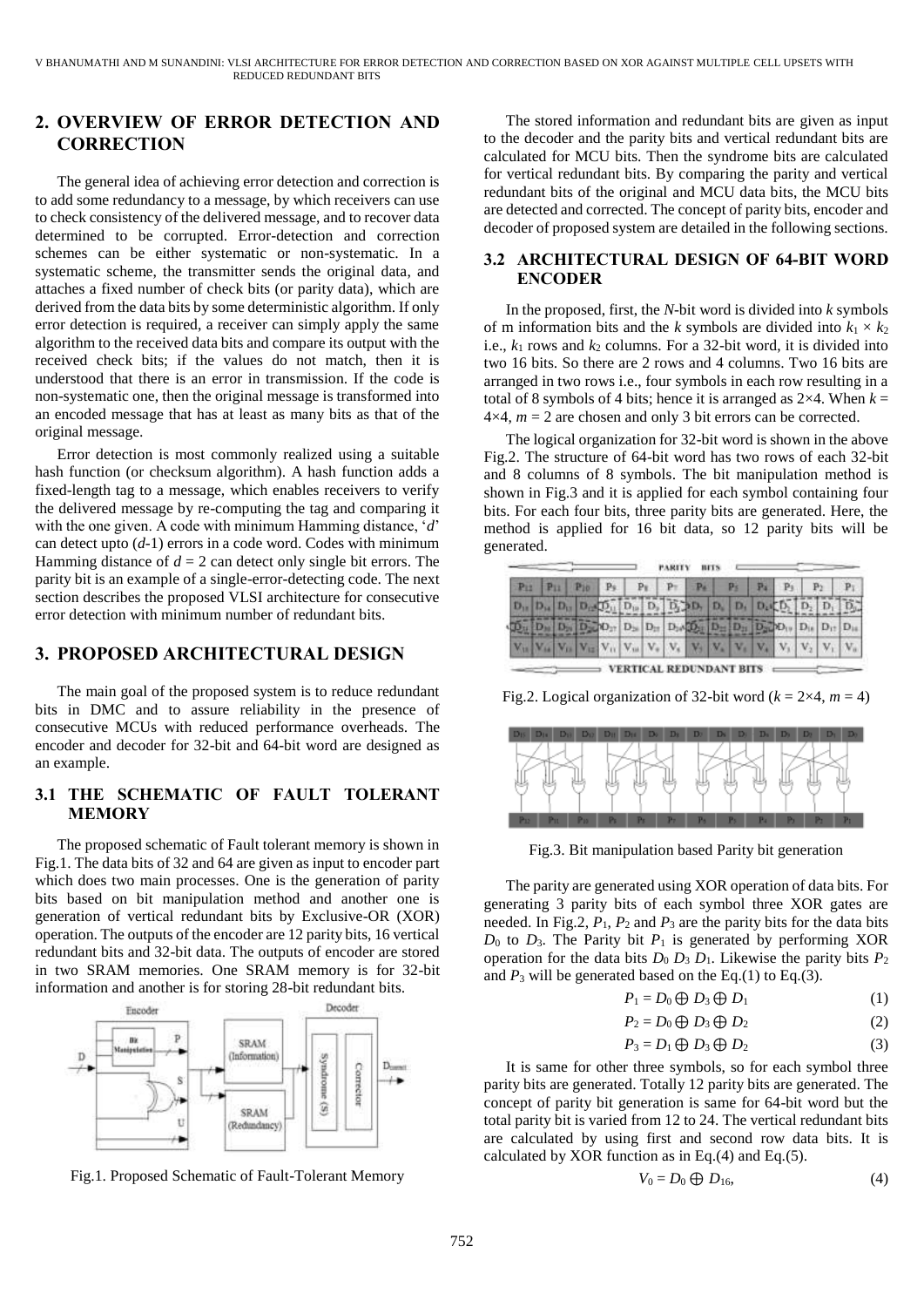$$
V_1 = D_1 \oplus D_{17} \tag{5}
$$

The vertical redundant bits for 64-bit word are 32. The parity bits used to detect the consecutive errors in first row of data bits, but the vertical redundant bits are used to detect and correct consecutive errors in second row data bits.

The encoder and decoder are designed for both 32-bit and 64 bit. With the help of the input bit information, the encoder will calculate its parity bits and vertical redundant bits. The whole operation is controlled by an enable signal. When enable signal is 0, the encoder will not compute parity and redundant bits. When enable signal is 1, the encoder will compute parity and vertical redundant bits. The encoder operation for 64-bit word is shown in Fig.4.



Fig.4. Proposed 64-bit Encoder Design

### **3.3 ARCHITECTURAL DESIGN OF 64-BIT WORD DECODER**

The structure of 64-bit word decoder is shown in Fig.5.



Fig.5. Proposed 64-bit Decoder Design

For example, first the MCU parity bits and vertical redundant bits are generated from the received MCU bits. The MCU bits are  $D_0$ ' to  $D_{31}$ '. Second, vertical syndrome bits are calculated and parity bits for MCU bits and then the original bits are compared.

$$
P_1 P_2 P_3 = P_1' P_2' P_3'
$$
 (6)

$$
V_0 = V_0'
$$
 (7)

$$
S_0 = V_0 \bigoplus V_0' \tag{8}
$$

The decoder receives 32-bit or 64-bit information with parity bits and vertical redundant bits which is stored in SRAM memory. When the information bits stored in SRAM memory it may be hit by radiation particle, so it will be received as MCU bits in the decoder. The parity bits and vertical redundant bits for received MCU bits are calculated as given in the Eq.(1) to Eq.(5).

After calculating parity bits and vertical redundant bits for MCU bits, the MCU parity bits are compared with original parity bits as in the Eq.(6). By comparing this, the MCU bits in the first row  $(D_0$  to  $D_{15}$ ) are detected. Then comparison of the vertical redundant bits of original with that of the MCU bits is done as shown in the Eq.(7). By comparing vertical redundant bits of both, the MCU bits in second row will be detected. Next, the syndrome is calculated by performing XOR function of original and MCU vertical redundant bits as in the Eq.(8).

$$
D_{correct} = D_3' D_2' D_1' D_0' \oplus S_3 S_2 S_1 S_0 \tag{9}
$$

After the detection of MCU bits, it is corrected by syndrome bits. The correction of MCU bits is performed based on the Eq.(9). The procedure of correcting MCU bits are as follows.

- First the parity bits of original and MCU bits are compared if it is found to be equal, then it is understood that the received bits are not MCU bits. If it is not equal, then the corresponding MCU bits are XOR with syndrome bits and stored as corrected bits in SRAM memory.
- Second the vertical redundant bits of original and MCU bits are compared if it is equal then it is clear that the received bits are not MCUs. If it is not equal, then the corresponding MCU bits are XOR with syndrome bits and stored as corrected bits in SRAM memory.

Finally, the whole corrected bits are stored in memory. The decoder has an enable signal to control the operation. When enable signal is 0, the decoder will not detect and correct the MCU bits. When it goes 1, the decoder will detect the MCU bits and correct it.

#### **3.4 LIMITATIONS OF DECIMAL MATRIX CODE**

Decimal Matrix Code proposed in [20] requires more redundant bits for error detection and correction. The consecutive error information bits cannot be detected and corrected by DMC. The limitation of DMC is shown in Fig.6 with an example. In DMC, horizontal redundant bits are calculated for both original and MCU bits. Based on that decimal difference the MCU bits are detected. When decimal difference between horizontal redundant bits results in logic '1', then the corresponding symbol are in error.

### $\Delta H_4 H_3 H_2 H_1 H_0 = H_4 H_3 H_2 H_1 H_0' - H_4 H_3 H_2 H_1 H_0$  $= 01111 - 01111 = 00000$

The above result shows that there is no error in received bits. But actually there are four consecutive errors in two symbols. Based on this result, it can be concluded that the errors are not detected and corrected in DMC.

|  |  | 1 | $\mathbf{1}$ | $\theta$ | $\bf{0}$ | $\mathbf{1}$ | 1 | $\bf{0}$ | ı | $\bf{0}$ | $\bf{0}$     | $-1$ | $\mathbf{1}$ | $\boldsymbol{0}$ | 1 | $\vert$ 1 | $\bf{0}$ | $\bf{0}$ |   |                    |          |   |          |
|--|--|---|--------------|----------|----------|--------------|---|----------|---|----------|--------------|------|--------------|------------------|---|-----------|----------|----------|---|--------------------|----------|---|----------|
|  |  | 1 | $\bf{0}$     | $\bf{1}$ | 0        |              |   | 0        | 1 | $\bf{0}$ | $\mathbf{1}$ | 1    | $\mathbf{1}$ | ì                |   | 1         | $\bf{0}$ | 0        | 1 | 1                  | $\theta$ |   | $\bf{0}$ |
|  |  |   |              |          |          |              |   |          |   |          |              |      |              |                  |   |           |          |          |   |                    |          |   |          |
|  |  |   |              |          |          |              |   |          |   |          |              |      |              |                  |   |           |          |          |   | Decimal difference |          |   |          |
|  |  |   |              |          |          |              |   |          |   |          |              |      |              |                  |   |           |          |          |   |                    |          |   |          |
|  |  |   |              |          |          |              |   |          |   |          |              |      |              |                  |   |           |          |          |   |                    |          |   |          |
|  |  |   |              |          |          |              |   |          |   |          |              |      |              |                  |   |           | 0        |          |   |                    |          | 1 |          |

Fig.6. An example showing error type that cannot be corrected by DMC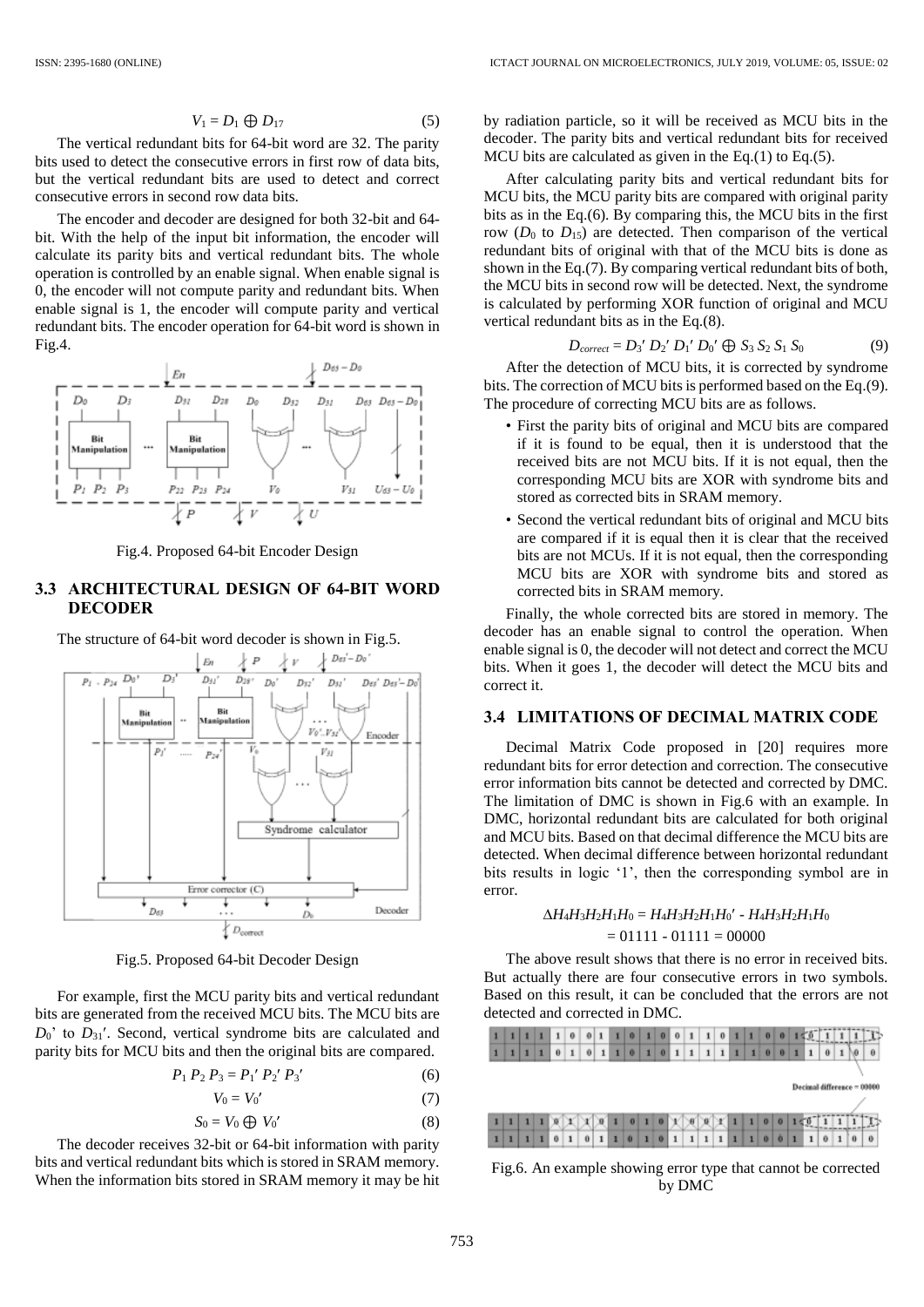The error bits will occur as an output. The redundant bits needed for 32-bit DMC is 36. If there is a reduction in the number of redundant bits, it is understood that more number of errors can be detected and corrected.

### **3.5 FEATURES OF VLSI ARCHITECTURE FOR CONSECUTIVE ERROR DETECTION AND CORRECTION**

From the previous discussion, it is clear that the DMC [20] cannot detect and correct the consecutive errors. Also it requires more redundant bits to detect the MCU bits. Hence, it is decided to propose architecture based on bit manipulation method to overcome the drawback of DMC. The operation of consecutive error detection and correction is shown in Fig.7.



Fig.7. Consecutive error detection and correction

The proposed method concentrates on generating parity bits for both original and MCU bits. It is seen that the parity bits for symbol 0 of original and MCU bits are 110 and 001, and parity bits are not matched so it can be clearly identified that there are error bits in the symbol. At the same time the parity bits for symbol 2 of original and MCU bits are 001 and 110, and it shows that the parity bits are different so the bits are in error. Here the eight consecutive errors are detected using bit manipulation by generating parity bits. With DMC, it is impossible to detect four consecutive errors. When the parity bits of original and MCU bits are different then the corresponding symbols are in errors. Then the corresponding symbol performs XOR operation with syndrome bits. When vertical redundant bits of original and MCU bits are different then the corresponding symbols are in error. Here the correct bits will be obtained by performing XOR operation with error bits. The detection and correction of MCU bits are explained below.

|   |                                                                                                                                   |  |   |         | Symbol   |          |   |          |          |  |          |   | Symbol 0 |  |          |
|---|-----------------------------------------------------------------------------------------------------------------------------------|--|---|---------|----------|----------|---|----------|----------|--|----------|---|----------|--|----------|
|   | п                                                                                                                                 |  |   | o       | $\bf{0}$ |          |   | $\bf{0}$ |          |  | $\bf{o}$ |   |          |  | 10       |
|   |                                                                                                                                   |  | п |         | 0        | Ū        |   |          | $\bf{0}$ |  | $\bf{0}$ | 0 |          |  | $\bf{0}$ |
|   |                                                                                                                                   |  | п | $\bf o$ | 1        | $\bf{0}$ | 1 | п        | $\bf{0}$ |  | $\bf{0}$ | 1 | 1        |  |          |
|   | Parity bit are differentSymbol0 is<br>Parity bit are differentSymbol 2 is<br>error<br>error<br>Symbol 0<br>Symbol<br>$\mathbf{r}$ |  |   |         |          |          |   |          |          |  |          |   |          |  |          |
| 1 | 1                                                                                                                                 |  |   |         |          |          | 0 | $\bf{0}$ |          |  | 0        | 0 | $\bf{0}$ |  |          |
|   |                                                                                                                                   |  |   |         |          |          |   |          | $\bf{0}$ |  | $\bf{0}$ |   |          |  |          |
|   |                                                                                                                                   |  |   | 0       | 1        | $\bf{0}$ |   |          | $\bf{0}$ |  | $\bf{0}$ | 1 |          |  |          |

Fig.8. Detection of symbol 0 and 2 MCU bits

As seen from the Fig.7, if the actual parity bits of symbol 0 and MCU bits are different as in the Eq.(10); XOR operation is done for the corresponding MCU bit in symbol 0 and syndrome bits to correct the MCU bits.

$$
P_1 P_2 P_3 \neq P_1' P_2' P_3'
$$
  
\n
$$
S_3 S_2 S_1 S_0 = 1111
$$
 (10)

$$
D_{correct}(3 \text{ to } 0) = D_3' D_2' D_1' D_0' \oplus S_3 S_2 S_1 S_0 = 1001 \oplus 1111 = 0110
$$

Finally the original bits are obtained from the error corrector part. Then the corrected bits are stored in same bit location in the memory. Otherwise, when parity bits of original and MCU bits are same and vertical redundant bits are different as in the Eq.(11) and Eq.(12); the corresponding MCU bit in symbol 0 is XOR with syndrome bits to correct the MCU bits.

$$
P_9 \, P_8 \, P_7 = P_9' \, P_8' \, P_7' \tag{11}
$$

$$
V_{11} V_{10} V_9 V_8 \neq V_{11}' V_{10}' V_9' V_8'
$$
 (12)  

$$
S_3 S_2 S_1 S_0 = 1111
$$

$$
D_{correct}(27 \text{ to } 24) = D_{27}^{\prime} D_{26}^{\prime} D_{25}^{\prime} D_{24}^{\prime} \bigoplus S_{27} S_{26} S_{25} S_{24}
$$

$$
= 1010 \bigoplus 1111 = 0101
$$

Then the corrected bits are stored in same bit location in the memory. The same procedure is repeated for 64-bit word with eight symbols. The bit manipulation method overcomes the consecutive error bits in symbol 0 and 2 which is shown in Fig.8. If the radiation strikes symbol 0 and 2 bits in memory, DMC cannot detect the MCU bits which results in error data. It is due to calculation of horizontal redundant bits. But it is detected by using bit manipulation method. The parity bits of original and MCU bits of symbol 0 are different. Likewise the parity bits of original and MCU bits of symbol 0 are different. This show the bits in symbol 0 and 2 are in error. Finally the bit that cannot be detected by DMC is detected by bit manipulation method.

### **4. RESULTS AND DISCUSSION**

The proposed design is tested for its functionality by varying the inputs. The area, power and delay of the new architecture are obtained and the results are compared and are shown in Table.1.

|                   | DMC       |        | <b>Bit Manipulation</b> |        |  |  |  |
|-------------------|-----------|--------|-------------------------|--------|--|--|--|
| <b>Parameters</b> | $32$ -bit | 64-bit | $32$ -bit               | 64-bit |  |  |  |
| Area (ALUTs)      | 245       | 489    | 160                     | 228    |  |  |  |
| Power (mW)        | 327.2     | 330.8  | 327.3                   | 330.7  |  |  |  |
| Time (ns)         | 7.595     | 8.492  | 6.065                   | 5.699  |  |  |  |

Table.1. Performance Analysis

It can be visualized from the Table.1 that the area overhead is much reduced in the proposed system. Power reduction cannot be taken in a positive sense but there is a significant reduction in time from 7.595ns of DMC to 6.065ns in bit manipulation method for a 32-bit word and 8.492ns to 5.699ns for a 64-bit word correspondingly.

The proposed design of encoder and decoder is implemented in VHDL and simulated with ModelSim. The Table.2 shows the reduction in the number of redundant bits for the proposed 32-bit and 64-bit word compared with 32 and 64-bit DMC.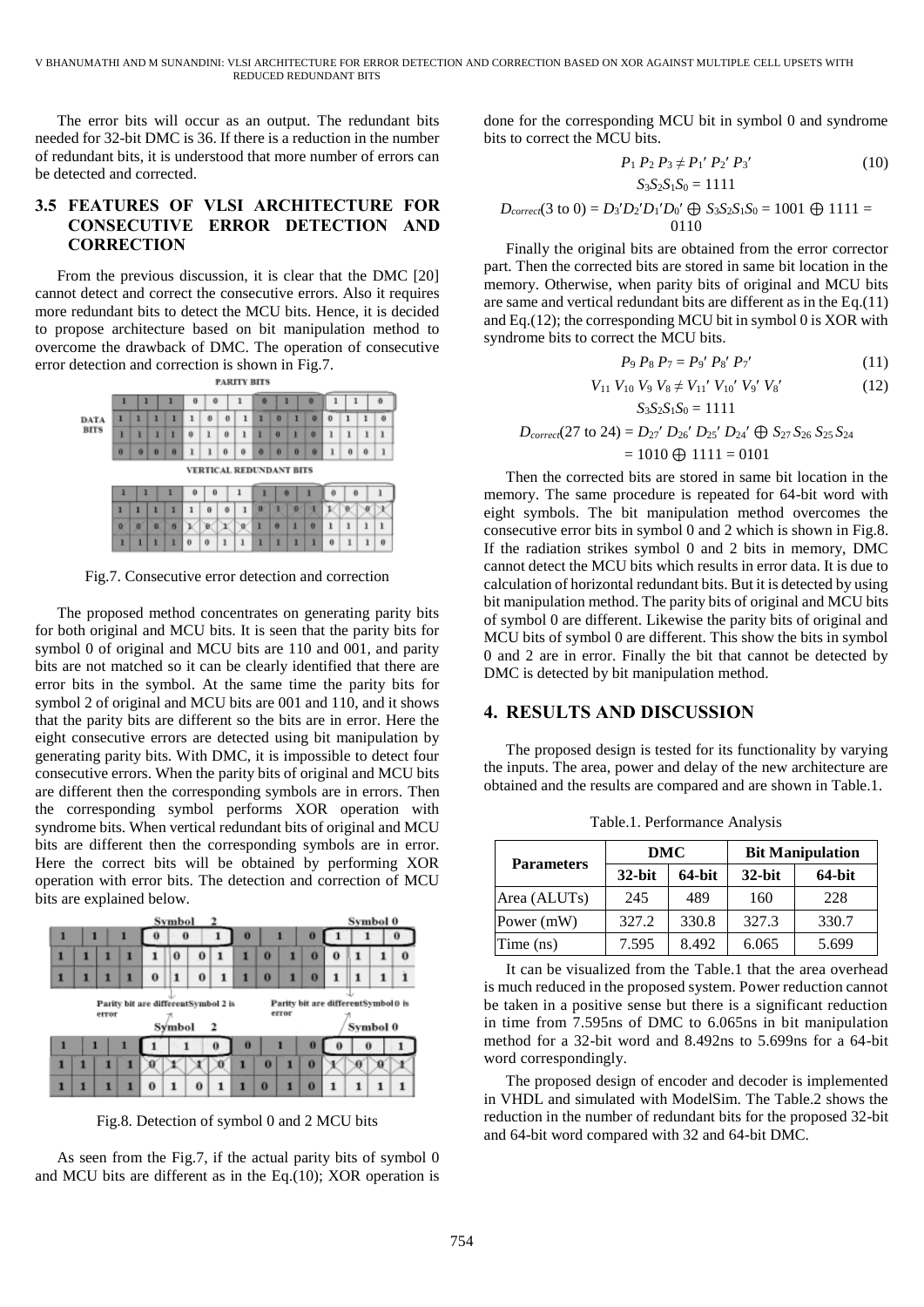| <b>Technique</b>                      | DMC                              |                         |                       | <b>Bit</b><br><b>Manipulation</b> |  |  |
|---------------------------------------|----------------------------------|-------------------------|-----------------------|-----------------------------------|--|--|
| Redundant<br><b>Bits</b>              | <b>Horizontal</b><br><b>Bits</b> | Vertical<br><b>Bits</b> | Parity<br><b>Bits</b> | <b>Vertical</b><br><b>Bits</b>    |  |  |
|                                       | 20                               | 16                      | 12                    | 16                                |  |  |
| Total no. of<br><b>Redundant Bits</b> | 36                               |                         | 28                    |                                   |  |  |

Table.2. Comparison of Redundant bits

### **4.1 ENCODER OUTPUT FOR 32-BIT WORD**

The encoder has two inputs such as 32-bit input and enable signal as shown in Fig.9.

| Messages         |                  |      |  |     |
|------------------|------------------|------|--|-----|
| /encoder/d       | 1111010110101111 |      |  | 110 |
| /encoder/en      |                  |      |  |     |
| /encoder/dc      | 101011010111     |      |  |     |
| B- /encoder/ha1  | 110              |      |  |     |
| D- /encoder/ha2  | 010              | 10   |  |     |
| D-4 /encoder/ha3 | 001              | ו ממ |  |     |
| d- /encoder/ha+  | 111              |      |  |     |
| Jencoder Ar      |                  |      |  |     |

Fig.9. 32-bit Encoder Output

• Input Data: 11110101101011111111100110100110

When enable signal is high, the parity bits and vertical redundant bits are calculated.

- $P_1P_2P_3 = 110$ ,  $P_4P_5P_6 = 010$ ,  $P_7P_8P_9 = 001$ ,  $P_{10}P_{11}P_{12} = 111$
- $V_{15}$  to  $V_0 = 0000110000001001$

### **4.2 DECODER OUTPUT FOR 32-BIT WORD**

The decoder inputs are MCU bits, vertical redundant bit and parity bits and it is shown in Fig.10. The decoder enable signal is kept high to detect and correct the MCU bits.

| <b><i>DESTROYERS</i></b> |                        |                  |                              |  |  |  |
|--------------------------|------------------------|------------------|------------------------------|--|--|--|
| D- locaderich            | 2006/08/09 09:01:11    |                  | 0000000000000000000000000000 |  |  |  |
| D-1 Minoder/to:L         | 110                    |                  |                              |  |  |  |
| B-1 /decoder/to2         | oro                    |                  |                              |  |  |  |
| B-1 Kecoder had          | <b>COL</b>             |                  |                              |  |  |  |
| D-1 Kecoder/ha4          | ш                      |                  |                              |  |  |  |
| (decoder/v<br>Ŀ.         | 0000110000001001       | 2030110000081001 |                              |  |  |  |
| /decoder/en_dec          |                        |                  |                              |  |  |  |
| / /decader/dk            |                        |                  |                              |  |  |  |
| <b>Mecoder/d_carrect</b> | <b>E11001013010111</b> |                  |                              |  |  |  |

Fig.10. 32-bit Decoder Output

#### • MCU input 00001010101011111111100101011001

- $P_1P_2P_3 = 110$ ,  $P_4P_5P_6 = 010$ ,  $P_7P_8P_9 = 001$ ,  $P_{10}P_{11}P_{12} = 111$
- $V_{15}$  to  $V_0 = 0000110000001001$
- The output of decoder is the corrected one and it is as follows, 11110101101011111111100110100110

## **4.3 COMBINED OUTPUT OF 32-BIT WORD**

If the RAM enable signal is '0' and decoder enable is '1', only then, the decoder will detect the MCU bits and correct it and it is shown in Fig.11.



Fig.11. 32-bit Combined Output

- Input Data: 11110101101011111111100110100110.
- Fault injected MCU data: 000010101010111111111001010 1100.

The resultant output of decoder is, 1111010110101111111110 0110100110

### **4.4 ENCODER OUTPUT FOR 64-BIT**

The reliability for 64-bit data is analyzed with ModelSim. The encoder has two inputs 64-bit input and enable signal. It is shown in Fig.12.

| encoder 64/d                 |             |   |  |  |  |
|------------------------------|-------------|---|--|--|--|
| /encoder_64/en               |             |   |  |  |  |
| Jencoder_64/dc               |             |   |  |  |  |
| / Jencoder_64/ha L           | œ           | m |  |  |  |
| B- /encoder_64/ha2           | ∽<br>ш      | m |  |  |  |
| Jencoder_64/ha3              | 996         |   |  |  |  |
| / jencoder_64/ha4            | 335         |   |  |  |  |
| B / Jancodar_54/ha5          | 000         |   |  |  |  |
| <b>Martin Standard Lines</b> | œ           |   |  |  |  |
| <b>Excluder 64/ha7</b>       | w<br>$\sim$ | m |  |  |  |
| Jencoder_64/ha8              | -<br>ca     | m |  |  |  |
| <b>Jennyder 64W</b>          |             |   |  |  |  |

Fig.12. 64-bit Encoder Output

• Data input given: 000000000000000000000000000000100 0000000000000000000000000000000

When enable signal is high, the parity bits and vertical redundant bits are calculated.

- $P_1P_2P_3 = 000$ ,  $P_4P_5P_6 = 000$ ,  $P_7P_8P_9 = 000$ ,  $P_{10}P_{11}P_{12} = 000$ , *P*13*P*14*P*<sup>15</sup> = 000, *P*16*P*17*P*<sup>18</sup> = 000, *P*19*P*20*P*<sup>21</sup> = 000, *P*22*P*23*P*<sup>24</sup> = 000
- *V*<sup>31</sup> to *V*0: 00000000000000000000000000000010

### **4.5 DECODER OUTPUT FOR 64-BIT**

The decoder output is shown in Fig.13.

- MCU bit: 111111111111111100000000000000100000000 0000000001111111111111111
- $P_1P_2P_3 = 000$ ,  $P_4P_5P_6 = 000$ ,  $P_7P_8P_9 = 000$ ,  $P_{10}P_{11}P_{12} = 000$ ,  $P_{13}P_{14}P_{15} = 000$ ,  $P_{16}P_{17}P_{18} = 000$ ,  $P_{19}P_{20}P_{21} = 000$ ,  $P_{22}P_{23}P_{24}$  $= 000$
- *V*<sup>31</sup> to *V*0: 00000000000000000000000000000010

Here the decoder enable signal will enable the MCU bits to detect and correct.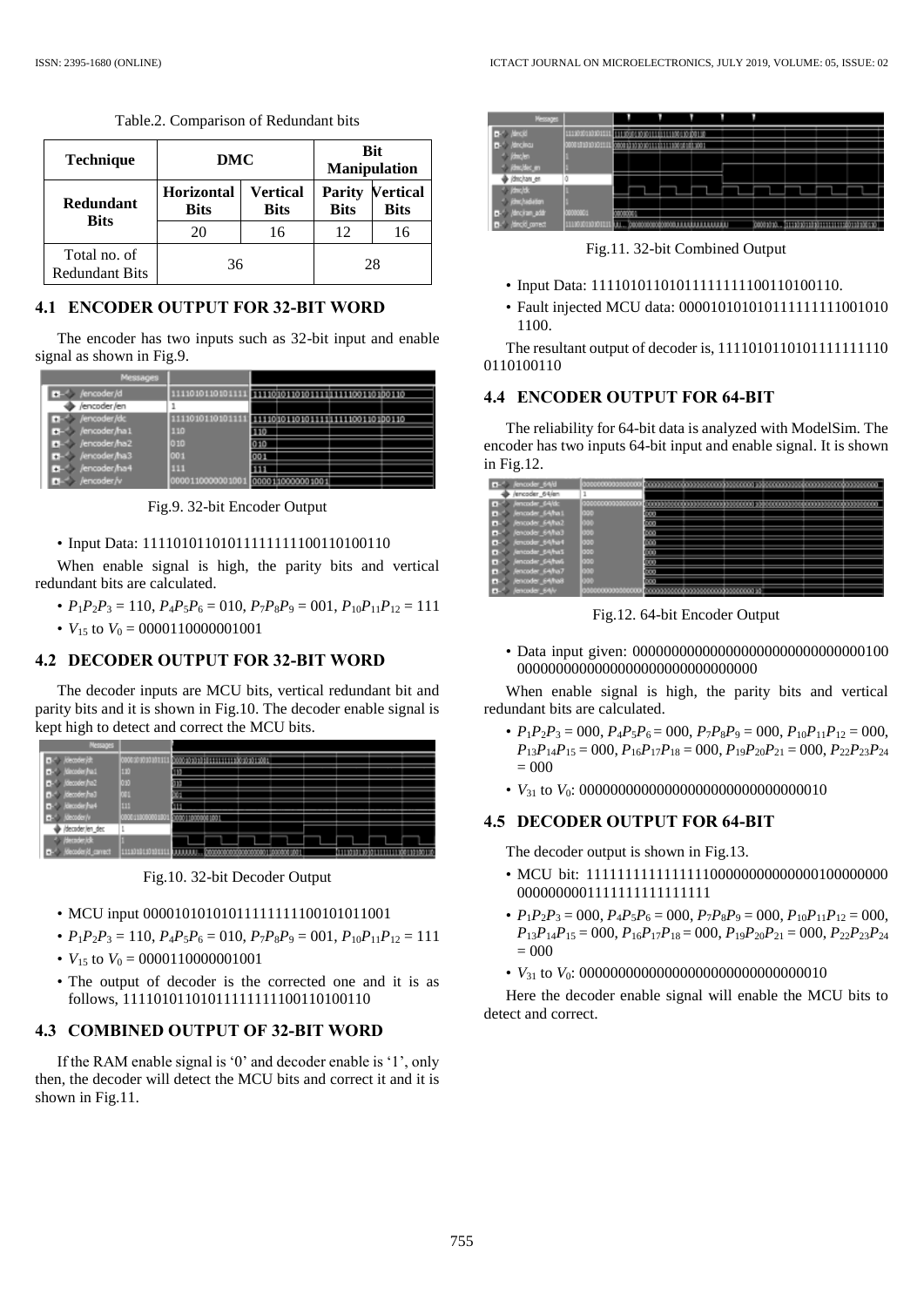

Fig.13. 64-bit Decoder Output

• The output of decoder is the corrected bit: 00000000000000 00000000000000001000000000000000000000000000000 000

## **4.6 COMBINED OUTPUT OF 64-BIT WORD**

The whole process of proposed system is shown in Fig.14.



Fig.14. 64-bit Combined Output

- Data input: 00000000000000000000000000000010000000 0000000000000000000000000.
- Fault injected MCU data: 111111111111111100000000000 0001000000000000000001111111111111111.

If the RAM enable signal is '0'and decoder enable is '1', then only the decoder will detect the MCU bits and correct it, otherwise it will not detect and correct the MCU bits.

• The output of decoder is the corrected bit: 00000000000000 00000000000000001000000000000000000000000000000 000.

## **4.7 DETECTION OF SYMBOL 0 AND 2 MCU IN DMC**

The detection of MCU bits in symbol 0 and 2 in DMC method is shown in Fig.15. It is done by bit manipulation method based on XOR operation.

| <b>Messages</b>    |                  | ۵       | н                                     |  | п             |  |  |
|--------------------|------------------|---------|---------------------------------------|--|---------------|--|--|
| <b>B-1 strold</b>  | 11100012010111   |         | 11110001000111111110001000010         |  |               |  |  |
| <b>D-1 Hinches</b> | 1111010110101111 |         | <b>HELFORGORIENERIN HEGOGE</b>        |  |               |  |  |
| 1. Januar          |                  |         |                                       |  |               |  |  |
| /dwcldec.en        |                  |         |                                       |  |               |  |  |
| Jónchan en         |                  |         |                                       |  |               |  |  |
| <b>S Kinclok</b>   |                  |         |                                       |  |               |  |  |
| 4 / Ringfredation  |                  |         |                                       |  |               |  |  |
| B-1 /dec/an_addr   | 000000001        | 1000000 |                                       |  |               |  |  |
| De /decid_conect   | 1111010110101111 |         | 2020/02/02/02/03 11:11:11:11:11:11:11 |  | <b>CITATE</b> |  |  |

Fig.15. Detection of symbol 0 and 2 MCU bits

• Data input:

## 11110101101011111111100110100110

- Fault injected MCU data:
	- 11110101101011111111011010101001

If the RAM enable signal is '0'and decoder enable is '1', then only the decoder will detect the MCU bits and correct it, otherwise it will not detect and correct the MCU bits.

• The output of decoder is the corrected bit:

## 11110101101011111111100110100110

# **5. CONCLUSIONS**

It is very clear from the analysis that the reliability of memory is improved very much compared with the existing Decimal Matrix Code. Here, the design utilizes bit manipulation method to detect and correct 16 bit errors, hence it is possible to correct and detect a maximum of 16 bit errors. It is also seen that for a 32-bit word, the proposed system can correct and detect up to eight consecutive errors in each row. And for a 64-bit word, it can correct and detect 16 consecutive errors in each row. And also, it is noted that the proposed architecture achieves a reduction in the number of redundant bits i.e., 28 bits compared to DMC's 36 bits. The power of proposed system is same as that of the DMC, but the delay overhead is reduced to a significant level compared to DMC. Hence, it can be concluded that the proposed VLSI architecture outperforms DMC in memory reliability. The limitation of the proposed is that it cannot detect and correct two parallel MCU symbols in logical organization. Therefore, it is decided to recover the parallel MCU symbols in near future.

### **REFERENCES**

- [1] E. Ibe, H. Taniguchi, Y. Yahagi, K. Shimbo and T. Toba, "Impact of Scaling on Neutron Induced Soft Error in SRAMs from an 250nm to a 22nm Design Rule", *IEEE Transactions on Electron Devices*, Vol. 57, No. 7, pp. 1527- 1538, 2010.
- [2] X. Pan, H. Guo, Y. Luo, F. Zhang and L. Ding, "Analysis of Multiple Cell Upset Sensitivity in Bulk CMOS SRAM after Neutron Irradiation", *Chinese Physics B*, Vol. 27, No. 3, pp. 1-7, 2018.
- [3] A. Sanchez-Macian, P. Reviriego and J.A. Maestro, "Hamming SEC-DAED and Extended Hamming SEC-DED-TAED codes through Selective Shortening and Bit Placement", *IEEE Transactions on Devices and Materials Reliability*, Vol. 14, No. 1, pp. 574-576, 2014.
- [4] P. Reviriego, M. Flanagan and J.A. Maestro, "A (64, 45) Triple Error Correction Code for Memory Applications", *IEEE Transactions on Devices and Materials Reliability*, Vol. 12, No. 1, pp. 101-106, 2012.
- [5] R. Naseer and J. Draper, "Parallel Double Error Correcting Code Design to Mitigate Multi-bit Upsets in SRAMs", *Proceedings of 34th European Conference on Solid State Circuits*, pp. 222-225, 2008.
- [6] G. Neuberger, D.L. Kastensmidt and R. Reis, "An Automatic Technique for Optimizing Reed-Solomon Codes to improve Fault Tolerance in Memories", *IEEE Design and Test of Computers*, Vol. 22, No. 1, pp. 50-58, 2005.